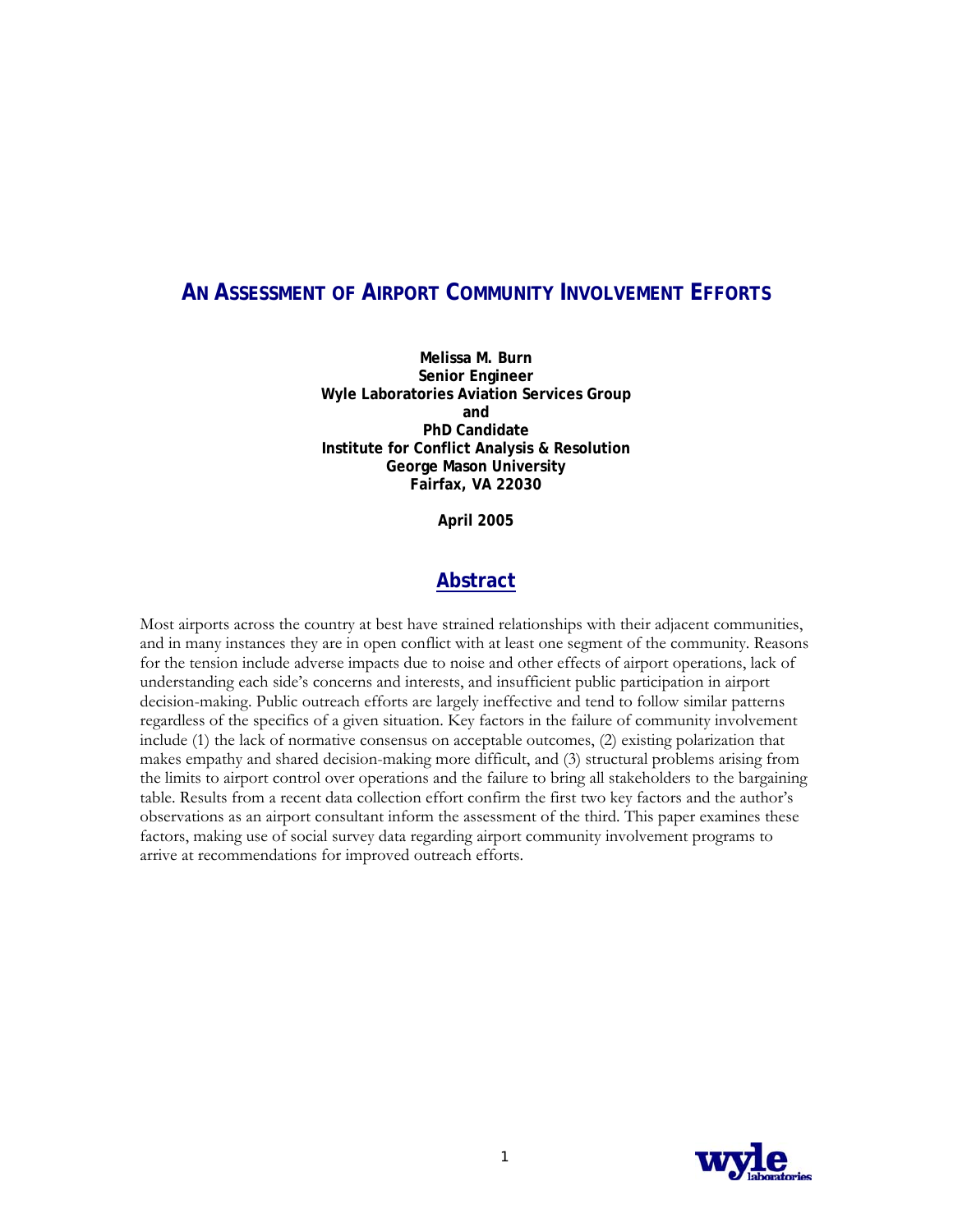# **An Assessment of Airport Community Involvement Efforts**

One resident near a small airport recently complained, "I have lived near other airports and have never seen an airport operated with such open disregard for the neighboring residents." A fairly typical airport response is 'you should have known about us when you moved in' rather than rolling up shirt sleeves and determining if there are workable alternatives to provide abatement or mitigation. The speaker expresses the frustration and sense of polarization experienced by those living close to airports all across the country. The author, an engineering consultant working on airport noise projects, has heard hundreds of similar laments. And for every citizen complaint, there is an airport operator trying to respond to an angry public while balancing demands for safety, access to air travel, and other pressures.

Many airports across the country have strained or even openly conflictual relationships with their adjacent communities. Adverse impacts due to noise and other effects of airport activity, poor public awareness of how airports operate, and lack of public participation in airport decisionmaking are frequently cited reasons for negative community attitudes. Most public outreach efforts have not been very effective and tend to follow similar patterns regardless of the specifics of a given situation. Key factors in the failure of community involvement include (1) the lack of normative consensus on acceptable outcomes, (2) existing polarization that makes dialogue and shared decision-making more difficult, and (3) structural problems arising from the limits to airport control over operations and the failure to bring all stakeholders to the bargaining table. Results from a recent social survey confirm the first two key factors and the

author's observations as an airport consultant inform the assessment of the third. This paper examines these factors, making use of social survey data regarding airport community involvement programs to arrive at recommendations for improved outreach efforts.

# **Airports Prioritize Meeting Demand Far Above Community Outreach**

The Bureau of Transportation Statistics estimates that 660 million passengers travel each year on 9 million flights to and from 3300 airports in the US.1 Add to this the hundreds of thousands of military and general aviation flight operations for training and other purposes and the level of aircraft activity is truly impressive. While this provides innumerable benefits to those who fly and the industry that supports air transportation, there are hundreds of thousands of people all across the country who are annoyed by the noise generated as these airplanes take off and land. While the people exposed to overflights know that airplanes are noisy and to varying degrees disturb daily activities and sleep, the controversy receives little attention by the majority of the public, who are not directly affected.

When people complain to their local airport, whether it is a small general aviation facility with propeller aircraft, a large commercial airport or a military airbase, their complaints becomes one of many things demanding the attention of the Airport operator. Airports are like utilities, highly regulated and largely reactionary rather than proactive. Because they receive public funds, Congress through the Federal Aviation Administration (FAA) requires that they provide service to anyone who wants to use the facility, as long as that pilot and aircraft meet FAA safety and other standards, including some noise limits. There

 $\overline{\phantom{a}}$ 



<sup>1</sup> www.bts.gov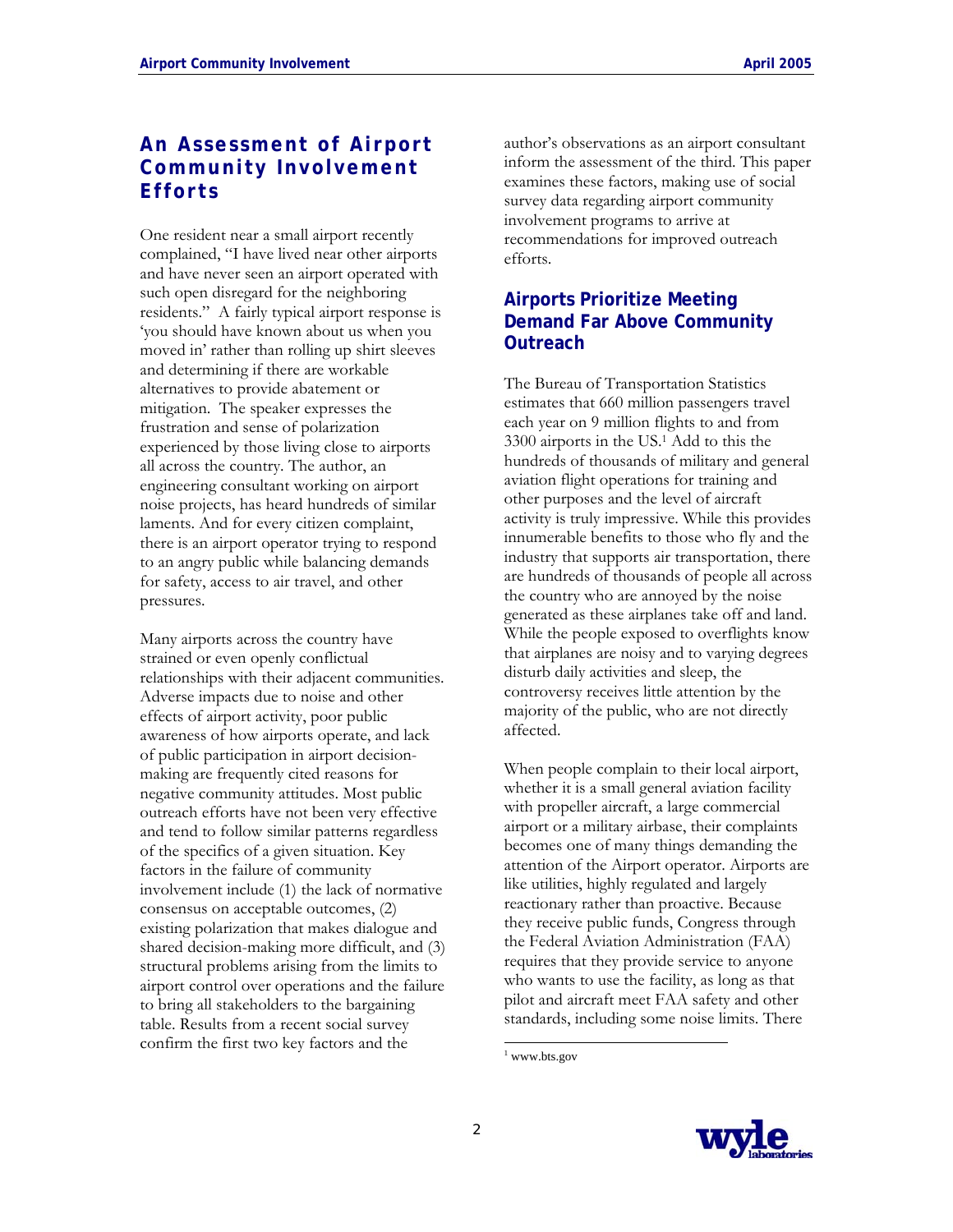are regulations governing how aircraft move around on the airfield, how controllers direct them to take-off and land, and how airplanes are kept a safe distance from one another in the sky. Working within the matrix of regulations, virtually every airport wants to improve the level of air service it provides. Most want to increase traffic so that revenues increase, bringing expanded staff levels, greater access to federal grants for infrastructure improvements, and a higher status within their particular city, state or regional bureaucracy. It isn't that they are callous about making noise; it is more that they see it as a necessary, though regrettable, part of doing business.

Consider the following hypothetical, though representative, scenario. Mrs. Smith lives near an airport. When she calls to say there are airplanes over her house *again* today, they ask her where she lives. If she gives an address a mile off the end of a busy runway, they apologize and tell her there is nothing they can do, airplanes are *supposed* to be over her house. But, Mrs. Smith just bought the house after the realtor had assured her the airport would not be a problem.2 Soon, Mrs. Smith finds other neighbors who have also bought new homes in the upscale neighborhood; the reasonable prices and the safe streets attracted them. Within months the community members organize themselves and begin a letter-writing campaign to the airport, with copies to the mayor and state senators. Unfortunately, the community members and airport officials are headed toward what is likely to become a seemingly intractable conflict, pitting citizen quality of life against the need for efficient air transportation.

The typical airport-community conversation is weak (if it exists at all) and fraught with misunderstanding and antagonism. Airports

tend to conduct public outreach as though the only purpose were to educate the public about reality from the airport's perspective, in an effort to persuade people to let the airport get on with its business. Because airport staff members are usually busy people with multiple competing demands on their time and attention, public dialogue is rarely a high priority. There is often little attempt to create an ongoing, cooperative relationship that might require the airport to share decisionmaking with the surrounding citizens. Community members, often poorly informed about how airports operate and what options are available, feel ignored and marginalized to the point that they become extremely frustrated. Many times their expectations for change are unrealistic and, when they press their demands (Mrs. Smith insisting that the airplanes must fly somewhere else), they are easily dismissed by busy airport managers. Such disputes erupt and fester at airports, large and small, all across the country as airport operators, their neighbors, responsible agencies and civic organizations struggle over the need for better public policy regarding air transportation.

The federal agencies that have been engaged in aviation noise issues from the beginning, such as the FAA and Department of Defense (DoD), have made some effort to remedy these chronic problems. In 1990, the FAA released a Community Involvement Manual3 that lists a wide variety of tools airports can use to improve their relationships with communities. The Manual joins a list of others the agency has provided to assist airports and communities to communicate more effectively. However, the document is not widely read and it does not give sufficient explicit advice on when to use the various tools.

 $\overline{\phantom{a}}$ 



<sup>&</sup>lt;sup>2</sup> In one instance in the Midwest, the realtor referred to the airport entrance which was miles away and neglected to mention the runway which was quite close.

<sup>3</sup> US Department of Transportation, Federal Aviation Administration, Document FAA-EE-90-03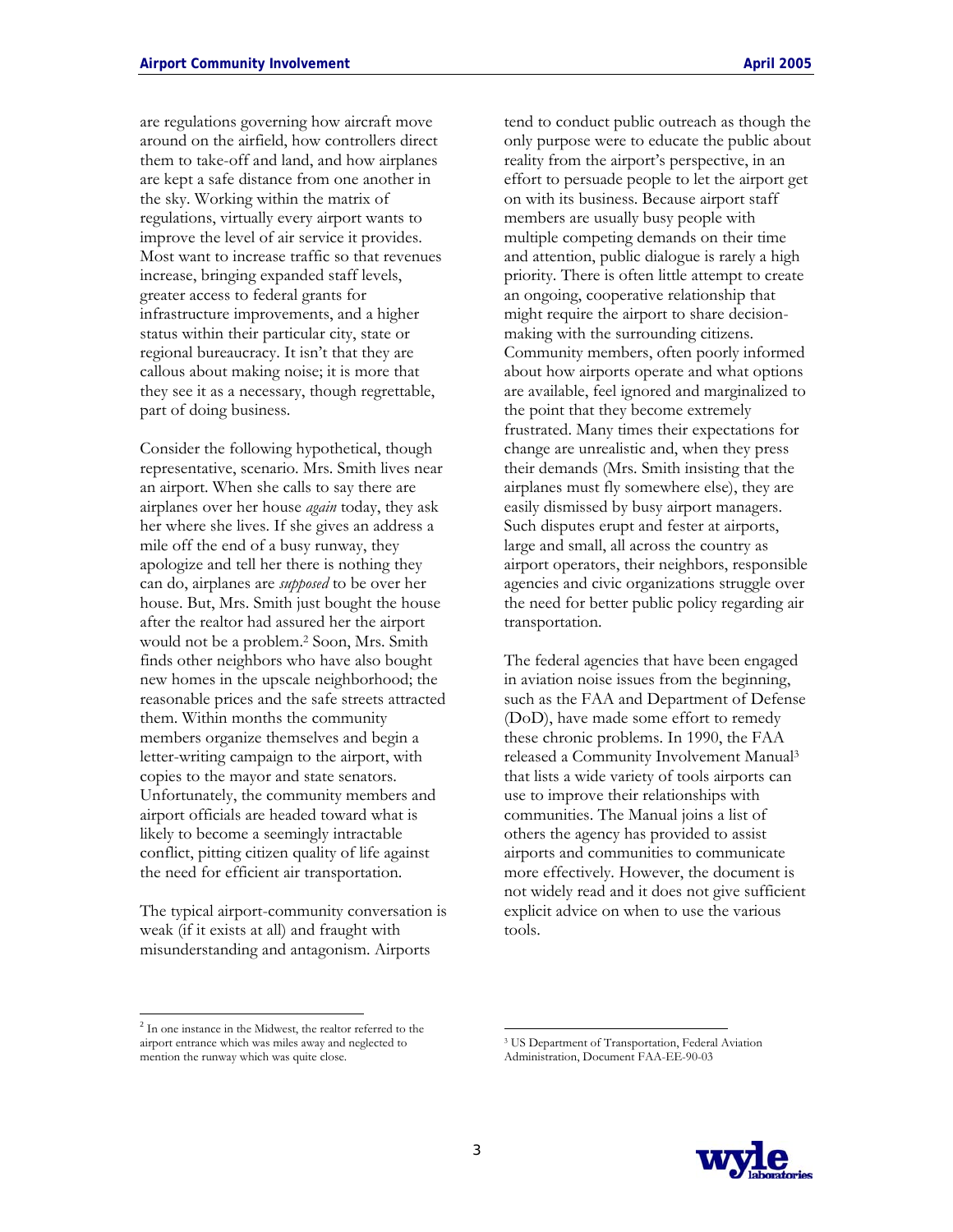The DoD has also published numerous handbooks on public involvement and has a Technical Assistance for Public Participation4 program related to environmental restoration projects. However, a recent Inspector General's internal evaluation report on "DoD Environmental Community Involvement Programs at Test and Training Ranges" (Report No. D-2002-122) severely criticized the typical practice of approaching public

outreach with the intention to "decide,

announce, and defend."

Most of the time, airport efforts at community outreach are sporadic and tied to a specific project such as a federally funded noise study, an airport master plan, or an environmental analysis for a proposed project, all of which require public involvement. The techniques they use are normally determined by what they have done before, or those with which their consultants are most familiar. The most common tools include press releases and websites to disseminate news of study progress, public informational workshops, public hearings, and multi-party advisory committees. Only at a few airports use the dialogue mechanisms, such as advisory committees that include citizen representatives, and rarely continue them beyond the life of the specific study for which they were convened. The general consensus among airports and the FAA is that these outreach programs need to be much more effective. A more analytical approach to airport-community processes and greater flexibility in identifying and implementing outreach tools can help improve the conversation.

This paper is concerned with analyzing airport-community relations and crafting recommendations for improving the dialogue between the airports, which provides real

benefits to the larger community, and the neighbors who are most impacted by the adverse effects of aircraft operations. The discussion here is informed by basic concepts from the field of conflict analysis and resolution. The roots of the conflict must be understood in order to develop an effective strategy for improving the strained relationships between airports and their neighbors. When policy-makers and citizen activists recognize why the tension exists and how it escalates, they are better able to identify the tools needed for defusing existing conflicts and avoiding new ones.

### **The Survey**

A recent survey of airport operators, consultants, and neighbors provides a picture of what conflicts over airport noise look like. The instrument included a combination of multiple choice questions, statements to which the respondent would indicate agreement or disagreement, and two openended questions about what works and doesn't work in public outreach programs. Distributed through Wyle's listserve (an emailbased bulletin board) and on the company website, the survey generated 62 responses during the period from February through June 2004. This sample was self-selected from a non-random convenience group to which the author had access through a database of aviation industry email addresses (comprised of airport staff members, consultants, and interested individuals) as well as websites for citizen groups concerned with airport noise and other issues. The intent was to solicit information about an airport, a study process used in a recent or ongoing public outreach program, and the attitudes of airport staff and community members around that program. Respondents were asked to answer the questions while keeping in mind a particular



<sup>4</sup> DoD's TAPP website:

http://www.dtic.mil/envirodod/Policies/PDTAPP.htm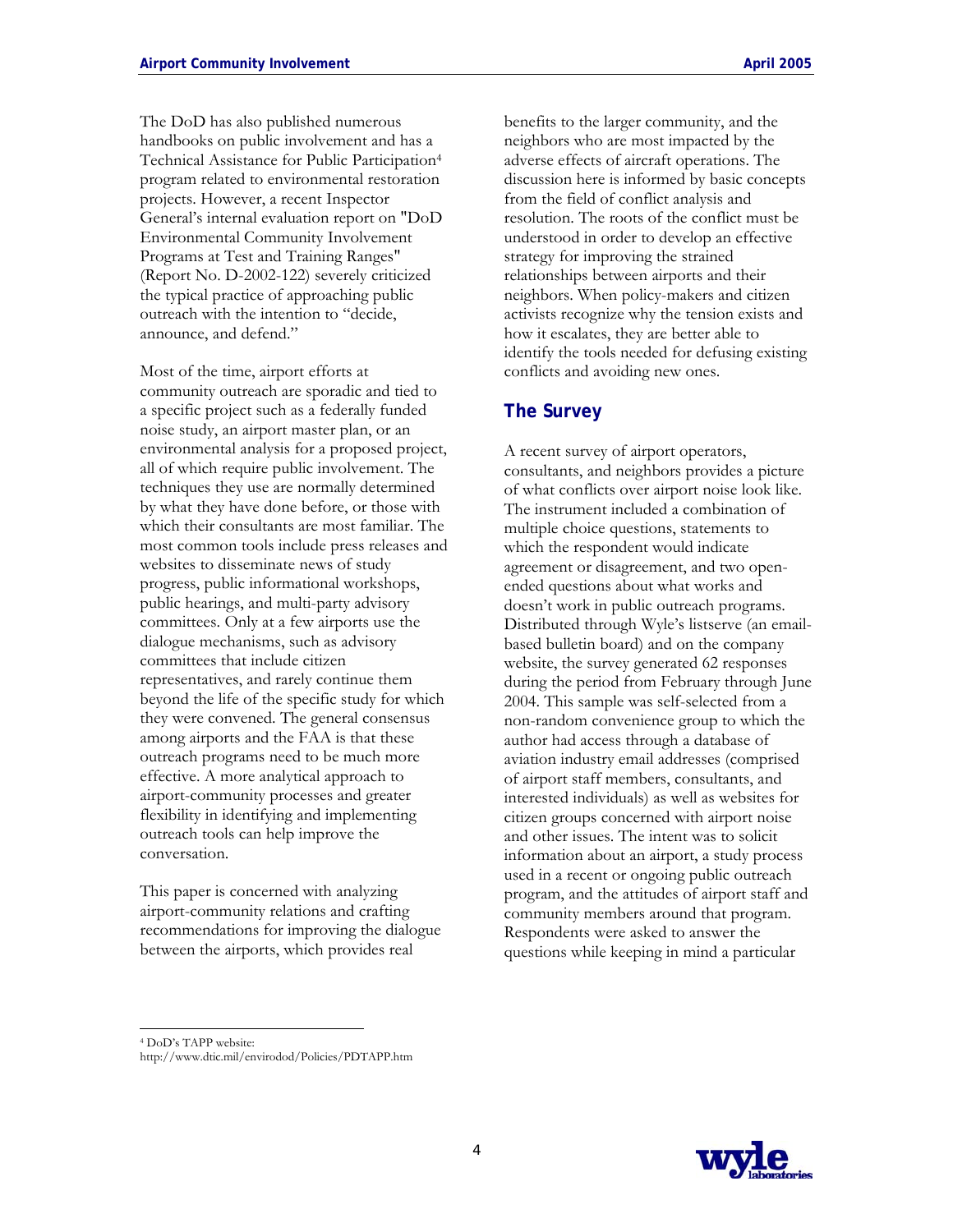outreach process rather than reflecting on the overall relationship between the airport and its neighbors.

Airports engage in public involvement for a variety of reasons, but most outreach programs are instituted as part of a clearly defined study or project. In the survey, approximately 40% of the 62 survey respondents reported on community involvement programs undertaken as part of what are called Part 150 Noise and Land Use Compatibility Planning Studies.5 These studies are specifically intended to engage airports, airport users and communities in a discussion of a recognized noise problem. Twenty-two percent of the processes reported were Environmental Assessment (EA) or Environmental Impact Statement (EIS) studies for changes to an airfield such as a runway extension or new runway. EAs and EISs are governed by the National Environmental Policy Act (NEPA) regulations. Fifteen percent of the reports concerned studies examining other anticipated airfield or operations changes such as a new navigational system, a new flight path, or a significant change in activity levels. Seven airports (11%) reported on community involvement for an airport Master Plan. In all these cases, the airport was required by federal regulation to engage in a community outreach effort. The remaining 12% of the cases either did not list a type of study or were clearly elective on the part of the airport.

The survey sample included airport staff members  $(48%)$ , consultants  $(6%)$ , community members (27%) and respondents of unknown affiliation (19%). Among the airport cases being described, 24% were for small airports while medium and large airports each represented 37% of the reports (the size was not known for 2%). In terms of the

character of the activity at the airports, 60% of the cases were for airports dominated by commercial flights, 39% were general aviation airports where small private aircraft and business jets dominated, and one case was for a military base.

# **Airport Community Involvement Programs**

The survey asked about the types of public involvement activities conducted during the study being reported. Two-thirds of programs (66%) included public open house workshops. These are typically conducted in a large room such as a school cafeteria with poster stations set up where residents can speak with study experts and have their questions answered. Citizen comments are normally recorded at a special station set up for this purpose. Comments become part of the permanent record of the study, and may be incorporated in the analysis of the project. Rarely, however, do citizen comments strongly influence the outcome of a study or process. The open house is typical of many airport outreach efforts in that it is designed to disseminate information widely and truthfully, but lacks effective mechanisms for engaging the community in a two-way dialogue. Other examples of this one-way information flow include websites to post study progress reports, newspaper announcements and media broadcasts.

Forty-five percent of the cases reported convening advisory committees or task force meetings that did not include private citizens. These were normally comprised of airport users (airlines, pilot's associations, flight schools, and others), regulatory agencies and local government representatives. Sixty percent convened advisory committees *with* private citizen participation. Some airports



<sup>5</sup> The Part 150 Study process is defined by Part 150 of Chapter I of Volume 14 of the Code of Federal Regulations, adopted by the FAA.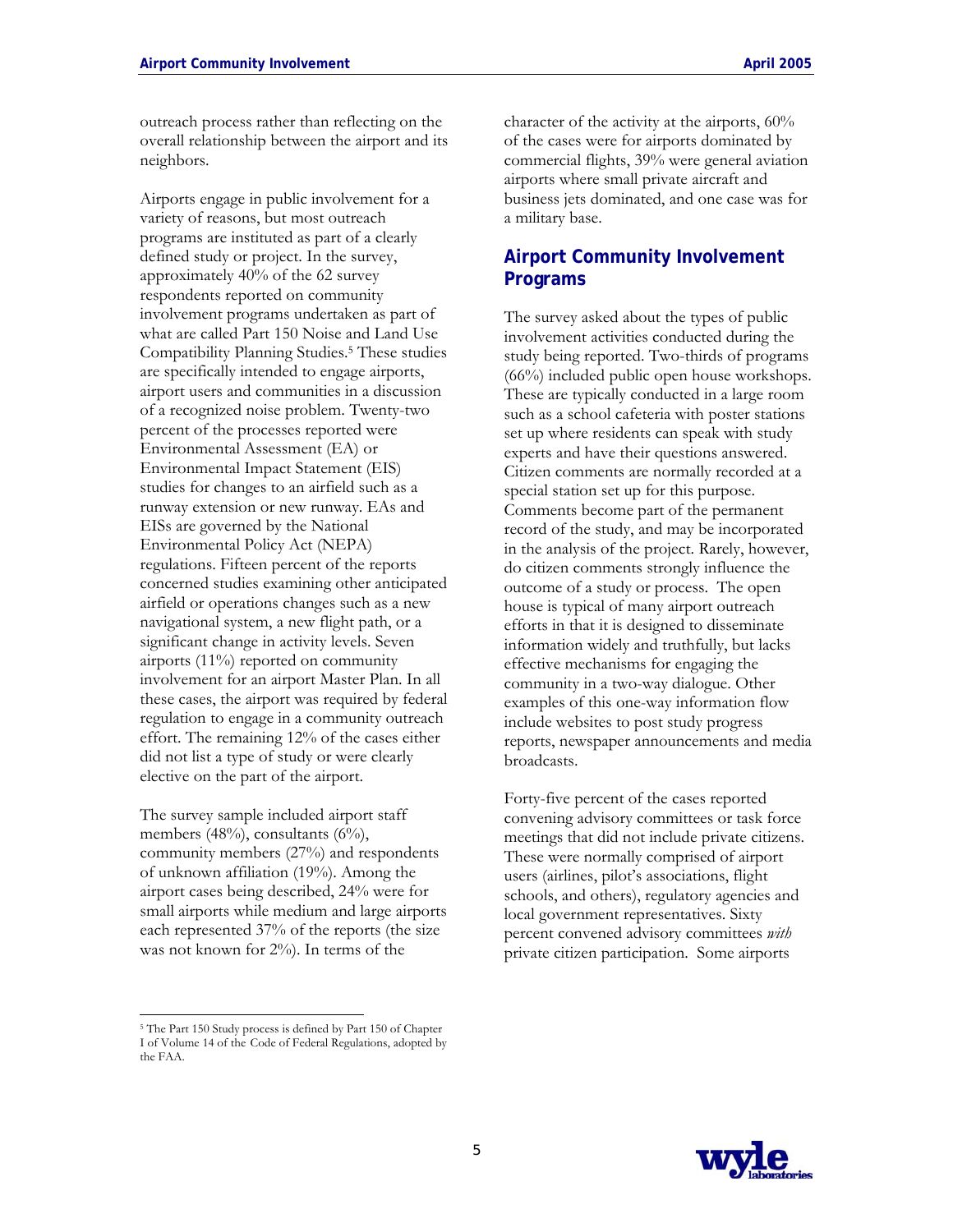Most advisory committees or task forces are just that, "advisory," without real decisionmaking power. Conveners often discourage voting on the committees, not because it falls short of a consensus ideal, but because it gives the illusion that the voted decision carries more weight than it really does. While some airports allow the committees a substantial voice in the *process* of a study, many others do not, and rarely do advisory committees determine final results.

Of the various types of studies or processes conducted, citizens were more likely to be given a place on advisory committees in a Part 150 study (73% of Part 150 studies compared to 60% for all study types). This is because the explicit purpose of a Part 150 study is to engage the community in a joint effort to identify solutions to a recognized noise problem. Thirty-one percent of all respondents reported the use of focus groups to assess community attitudes within a Part 150 study, compared to 19% for studies of all types. Thirty-five percent of all studies, including Part 150 studies, employed surveys.

FAA requires formal hearings for Environmental Assessments, EISs, Master Plans, and Part 150 studies. Formal public hearings were held in 50% of all cases reported. Public hearings tend to be counterproductive for airports in that they invite "grand standing" by citizens in front of an audience and, by virtue of their public forum, may discourage flexibility in bargaining following public statements of positions. Most of the time they are held near or at the end of a study, after the draft report is complete and after any genuine opportunity for input has ended. Public comments received at a public hearing must receive a response and both the comment and response become part of the permanent record. As such, they may foreshadow the next round of disputing, but

they rarely affect the outcome of the process within which they occur.

## **Unrecognized Factors in the Conflict**

The principles of conflict analysis and resolution have penetrated only superficially into the realm of airport-community disputes. Concepts of multi-layer conflict sources, such as Mitchell's triad of attitudes, behavior, and situation (Mitchell, 1981) and other analytical frameworks are not well known. Of course, it isn't the lack of familiarity with a systematic model that matters, but the lack of awareness of issues other than data and bargainable interests that weakens community involvement programs. As a result, key factors that characterize airport disputes are often ignored.

One of these key factors is the recognition that airports and communities typically speak past one another about basic values, norms for what is acceptable in the public space, and what role local agencies and communities should have in airport decision-making. Most American communities demand a greater level of participation in public policy development than was common a generation ago, but many airports still make decisions with minimal local input. Airports must respond to other voices such as the FAA, the airlines and the traveling public; they often pay little attention to their immediate neighbors. As a result, they fail to engage their communities in dialogue about airport plans until after the plans have been adopted.

A second key factor is the extent to which communities become polarized over airport noise and the consequences of this polarization. As conflict analysts understand, once conflict patterns such as mistrust, ingroup-outgroup identification, reduced empathy for the interests of the other party, a sense of aggrieved rights, zero-sum thinking, and other effects take hold, continued conflict is practically inevitable. It is extremely difficult

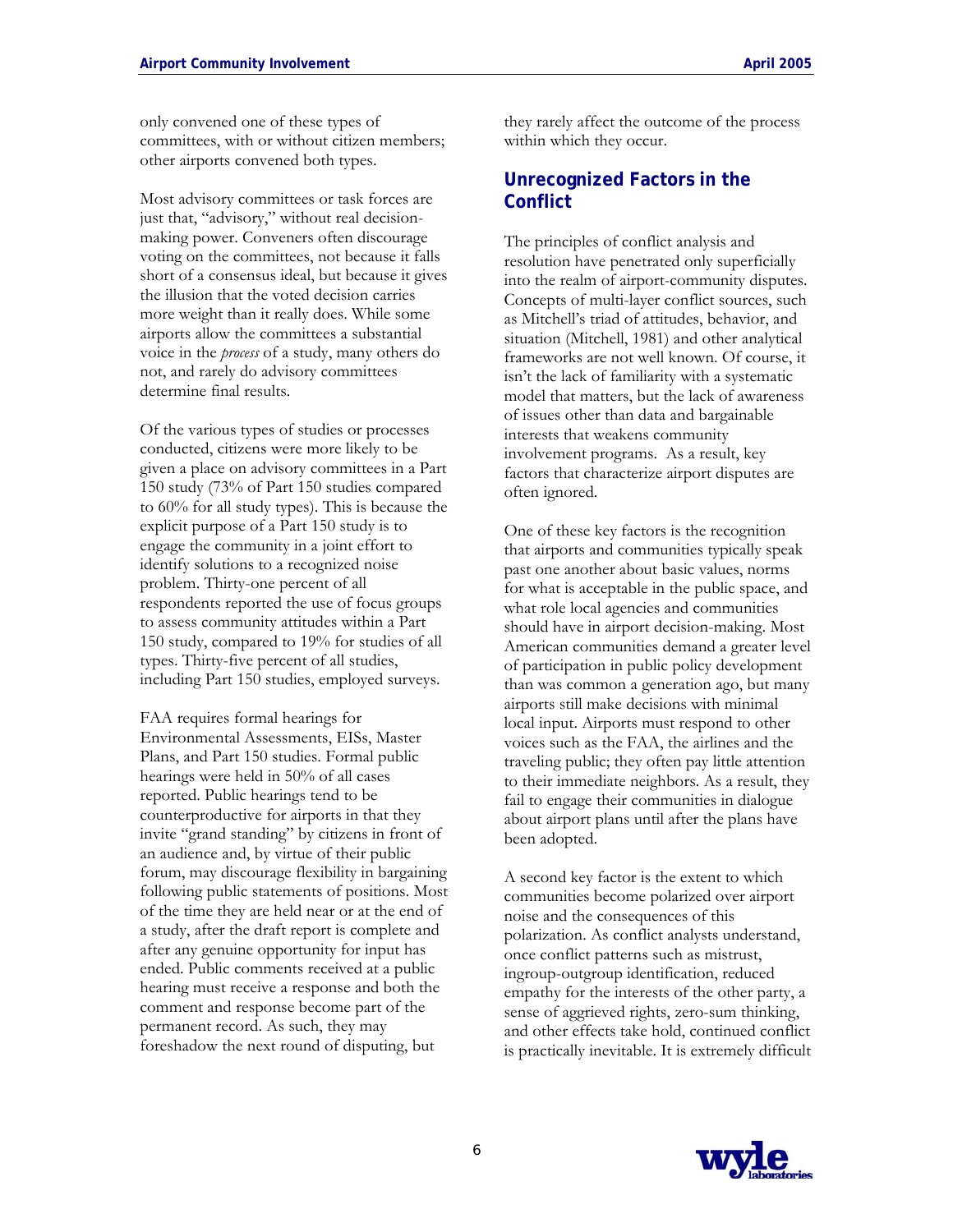to dismantle these conflict patterns without thoughtful, targeted intervention of some kind. A conflict that manifests these characteristics is likely to continue to escalate, aspirations will become more rigid, and a sense of interdependence and shared interests is diminished, further reducing the likelihood of cooperation, much less creative problem solving. In short, once things have gotten to this point, the airport will have to devote considerable attention to managing the conflict and extraordinary measures may be needed to de-escalate it. It is far better to develop mechanisms for communication and cooperation that will avoid significant polarization of the parties.

Finally, a third key factor is the structure of the overall system within which these parties operate. The aviation system is an institution that has its own practices and norms of which the public is usually unaware. Contrary to community assumptions, many of the most important aspects of airport operations and their impact on the community are outside the control of the local airport operator. The character and tempo of airport operations are driven by traffic demands; the flight patterns are determined by the air traffic control system and the pilots themselves; and the proximity of residential and other noise sensitive land uses near an airport is controlled by local zoning and planning organizations.

This means that the public, which holds the airport operator responsible for the noise impacting their homes, is yelling at a person or organization that has only limited influence on the two factors that matter the most – traffic density and aircraft location. Knowing this, airport operators are reluctant to engage the community, because they don't want to be berated for things outside their control. They accept the norms of the aviation system (to satisfy FAA regulations and respond to traffic demand) and often view airport neighbors either as unfortunates for whom they can provide little relief or as selfish and irrational

NIMBYs ("Not In My Back Yard"-ers) only concerned about their own narrow interests rather than the good of the overall community served by the facility.

Another aspect of the structure that causes problems is the inability to have all the relevant parties at the table. The airport operator is always mindful of something the local public often ignores – the airport provides benefits to a region while adversely impacting only a portion of that overall population. From the conflict resolver's point of view, it is a serious problem that, in a dispute between the airport and local neighbors, the biggest party – those who benefit from the airport – is almost never at the table.

The one aspect of the structure that community members *do* understand and find frustrating is their limited ability to have an impact on airport policy. Without regular input to the decision-making process, airport neighbors find that the only way to have a voice is by escalating the dispute until it rises to the attention of the city, county, state or independent authority that governs the airport, the FAA, or elected representatives in Congress. This aspect of the structure encourages heavier tactics and polarization on the part of the community. Sometimes this works for the good of the community by having an external entity force the airport to change plans or address the noise problem; more often it simply reduces the likelihood of a creative solution and better working relationship.

### **What the Conflict Looks Like**

The bulk of the survey consisted of a series of 48 statements to which respondents indicated whether they, "strongly disagree," "disagree somewhat," felt "neutral," "agree somewhat," or "strongly agree." Some of the statements assessed aspects of the conflict situation, such as, "There was an adversarial relationship between the airport and at least some portion

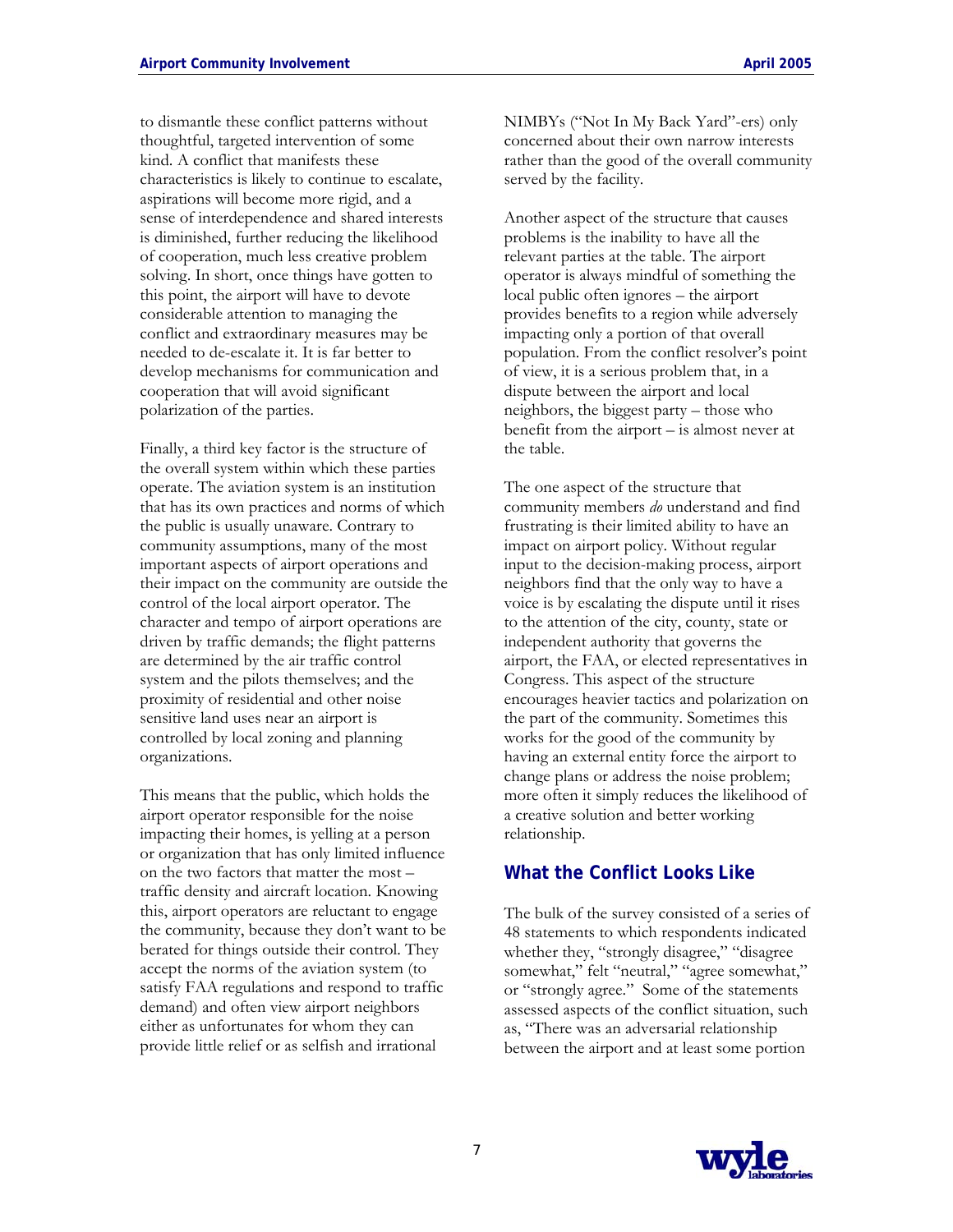of the community." Other statements described attitudes or actions of the airport or the community. For example, one stated, "The airport trusted the community members to be fair and reasonable." The frequency of response to key statements in these categories is outlined below.

### **Assessments**

Many of the questions asked the respondent to assess the character of the relationship between the airport and the community, the conduct of the study, or the results of the process. Survey responses show the following:

Prior relationship: Only 26% of the respondents agreed with a statement that the airport had a good relationship with the community prior to the start of the noise study, environmental study or other public process that was the subject of the survey response. Fifty-eight percent disagreed with the statement and 16% gave a neutral answer. In response to a question about whether or not there was an adversarial relationship between the airport and at least some segment of the community, 87% of respondents answered affirmatively. The importance of these results is explored more fully below.

Interestingly, of those 54 respondents who reported that there was an adversarial relationship between the airport and at least some segment of the community, 22% still assessed the airport to have a good relationship with the community overall.

Community satisfaction with the outcome: For all survey cases, only 24% of respondents reported that the community was satisfied with the results of the study or process when it was over. Respondents in 19% of all cases gave a neutral answer and 48% disagreed that the community was satisfied with the outcome. Interestingly, when only the airport staff member and consultant responses are considered, the number reporting community satisfaction with the outcome rose to 35%,

while for community member respondents it dropped to 6%. In some cases, the same airport process was being reported by both sides. Clearly, the community members who participated in the survey were much less satisfied with the study processes than the airport staff members thought. It is possible that the airport staff members gave overly optimistic assessments of community satisfaction; it is also possible that the community members who filled out the survey were less satisfied with their airport experience than the general neighborhood population. It is likely that both factors influenced the data.

Prior relationship and outcome satisfaction: Of those cases that reported a good relationship between the airport and the community prior to starting the study process, 50% indicated that the community was satisfied with the outcome and 25% disagreed that the community was satisfied. This suggests that if the relationship is good when a study/process begins, the chances for success are higher. Looking at cases where there was a prior adversarial relationship between the airport and at least some segment of the community, the percentage of respondents reporting community satisfaction dropped to 22%.

Improved relationship during the process: Twenty-six percent of respondents reported that the airport-community relationship improved during the course of the study, 27% were neutral on improvement, and 44% disagreed that the relationship had improved, and 3% failed to answer the question. Where the prior relationship was reported to be good, 47% of the cases indicated that the relationship improved further. Where the airport had an adversarial relationship with at least some element of the community, 22% reported an improvement, 25% gave a neutral response, and 46% disagreed that the relationship had improved. As might be expected, where relations were initially strained and there was no improvement,

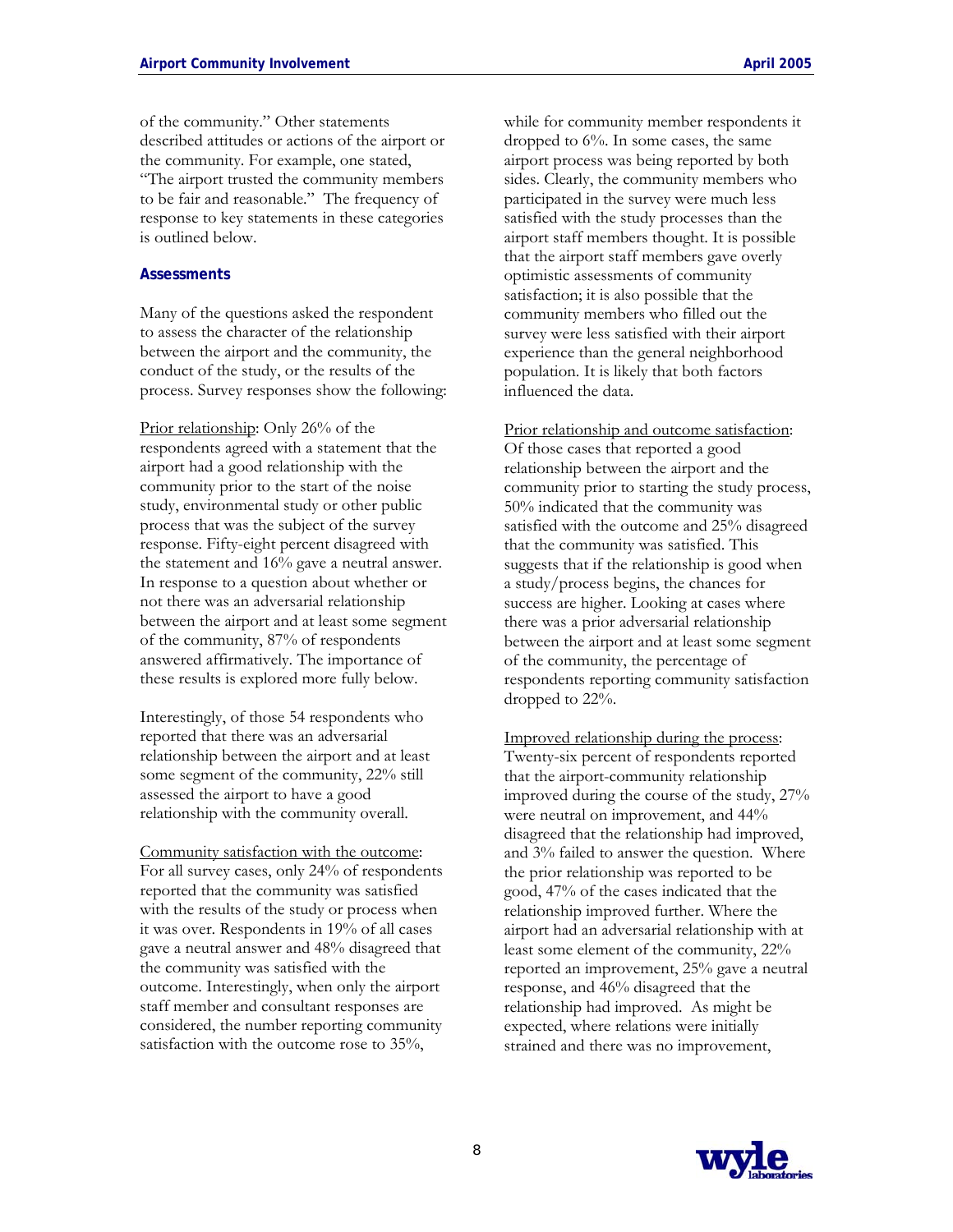community satisfaction with the resultant outcome dropped to 15%.

Decision-making: In 31% of all reports, respondents agreed that the airport had given community members a meaningful role in decision-making. Half the respondents, however, disagreed with this statement. Fortyseven percent of the airport and consultant respondents reported a meaningful role in decision-making while only 6% of the community members reported that they had been given a meaningful role, again pointing to the disparity in perception between the airport staff and consultant respondents compared to the community respondents. One of the most interesting results of the survey was that an increased role in decisionmaking for the community was *not* correlated with greater community satisfaction with the outcome. Among respondents who indicated a meaningful community role in decisionmaking, community satisfaction at 21% was actually slightly lower than the satisfaction rate of 24% for all cases.

In other words, the cases where community satisfaction with the outcome was rated as good were actually less likely to report community members having a significant role in decision-making. This runs counter to what most proponents of citizen involvement might expect. The conventional wisdom is that increased access to decision-making results in greater community satisfaction; the results of the survey fail to confirm this.

One possible explanation is that, where airports were very "up front" with the community from the beginning about the lack of citizen influence, expectations were more realistic and the final result was considered acceptable by those without a role in decisionmaking. Another explanation might be that where the community believed they might play a meaningful role, but the actual role was limited to decisions of little consequence, they would be doubly frustrated with the outcome.

### **Attitudes and Actions**

Looking at airport and community attitudes and actions revealed the following:

Differences in values: Differences in values were indicated by answers to questions about community support for the airport, feelings that rights were being ignored or violated, and perceptions of what the airport's and community's priorities were. Only 22% of respondents gave answers that indicated that airport and community values were not in conflict. The vast majority, 60%, indicated significant value conflicts and 17% gave neutral responses. Conflicts over values are known to be particularly difficult. "There is nothing quite as motivating as feeling that one has been deprived relative to a legitimate standard – that one has been treated unfairly or unjustly." (d'Estree, 2003, quoted in Pruitt & Kim, 2004: 20)

Normative consensus on what constituted an acceptable outcome: Most of the respondents (79%) agreed with the statement that, "The airport and community had very different standards for determining what constituted an acceptable outcome." Using other indicators in addition to this statement, 52% indicated that normative consensus was lacking. (The question was worded so as to avoid asking about preferred outcomes.) The lack of agreement on what might be even acceptable is significant and is predictive of conflict (Pruitt & Kim, 2004).

Polarization: The answer to the earlier statement about an adversarial relationship (87% of respondents agreed that there was one) is one indication of polarization. Considering more general indications of polarization, including community members taking sides and some residents thinking the airport made noise over their homes on purpose, 50% of respondents reported polarization. When the broadest indications of polarization were taken into account, all

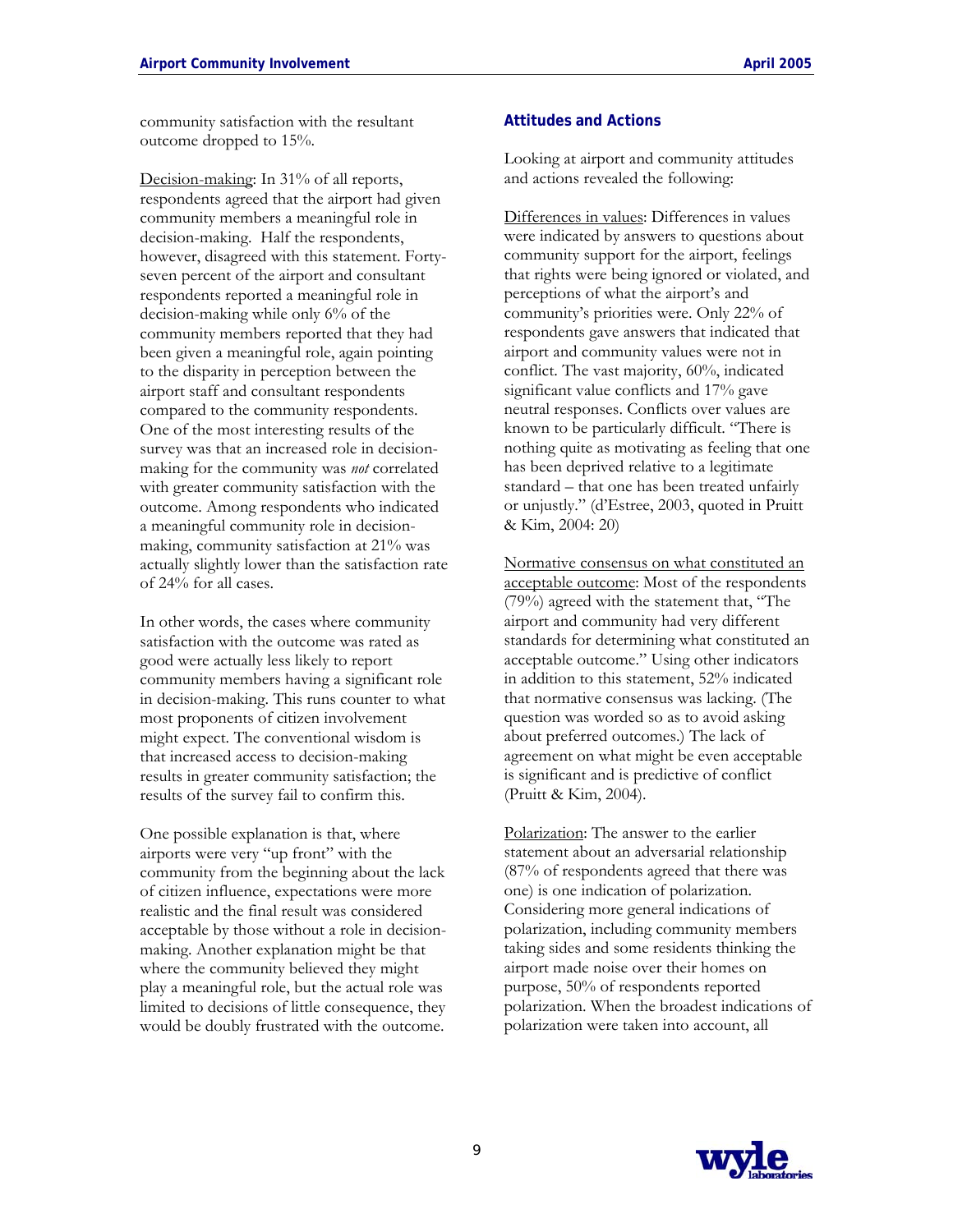airport cases reported some degree of polarization, as might be expected in a chronic public policy dispute.

Trust/distrust: Questions were asked to determine to what extent the community trusted the airport and the airport trusted the community. Only 20% said the airport trusted the community and a similar 19% result was given for the community trusting the airport. Overall, 50% reported that the airport distrusted the community and 61% reported that the community distrusted the airport. This response is expected given the degree of polarization noted above.

#### Ingroup/outgroup identifications:

Respondents reported attitudes and processes that suggested a strengthening of ingroup/outgroup identity during the process in 38% of the cases. This includes those who report adopting an "us/them" mentality, those who observed community members becoming more organized, and reports of coalition formation among airport opponents who had not been allies prior to the process. Where strong ingroup/outgroup identifications separating communities from the airport, much lower rates of satisfaction with process outcomes were reported  $(16\%$ compared to 24% for all cases). This is to be expected as dialogue between parties would be reduced, empathy reduced, cooperation inhibited, and polarization intensified (Brewer and Brown, Conner, Druckman, Gellner, LeVine and Campbell, Operario and Fiske).

Reduced empathy: When asked whether or not they agreed with the statement, "People should have known better than to move so close to an airport," 35% of the airport and consultant respondents agreed, 41% were neutral and 18% disagreed. This idea often comes up in conversation with airport staff members, so the high incidence of affirmative or politely neutral responses is not surprising. Among the 17 responses known to have come from community members, one agreed somewhat with the statement, two were

neutral, and 14 (82%) disagreed, most of them strongly. While it is certainly true that people who are sensitive to noise are better off not moving next to an airport, the lack of empathy between airports and neighbors confirms the extent to which attitudes have become polarized. Using several indicators of empathy together, responses showing a lack of empathy represent 34% of the answers, 24% are neutral, and 40% indicate some empathy. This suggests that, even where the parties have become polarized, there may still be openings for improved relations.

Zero-sum thinking: When asked a question to measure the prevalence of zero-sum thinking among respondents, half (50%) indicated that there was no way to satisfy both the airport and community members. Another 13% of responses were neutral and 37% of responses rejected the idea that a mutually acceptable solution was impossible. The lack of hope for a good solution often leads to reduced flexibility and diminished integrative problem solving. Of those who said the airport and the community had a good relationship before the study began, hopefulness increased from 37% to 44%, though this increase came through reducing the number who gave a neutral response (from  $13\%$  to  $6\%$ ); half the respondents still felt there was no way to satisfy both parties.

Inclination to use increasingly aggressive tactics: Questions were asked about aggressive or escalatory (increasingly aggressive) tactics by both the airport and the community. Respondents reported the use of either aggressive tactics or escalation in tactics during the course of 45% of the processes. Of the cases analyzed, 44% reported escalation by the community while 47% reported escalation by the airport. When only airport staff member responses are counted, the community is reported to escalate and use heavy tactics more frequently than the airport; when community respondents are isolated, they report much heavier tactics by the airport than by communities.

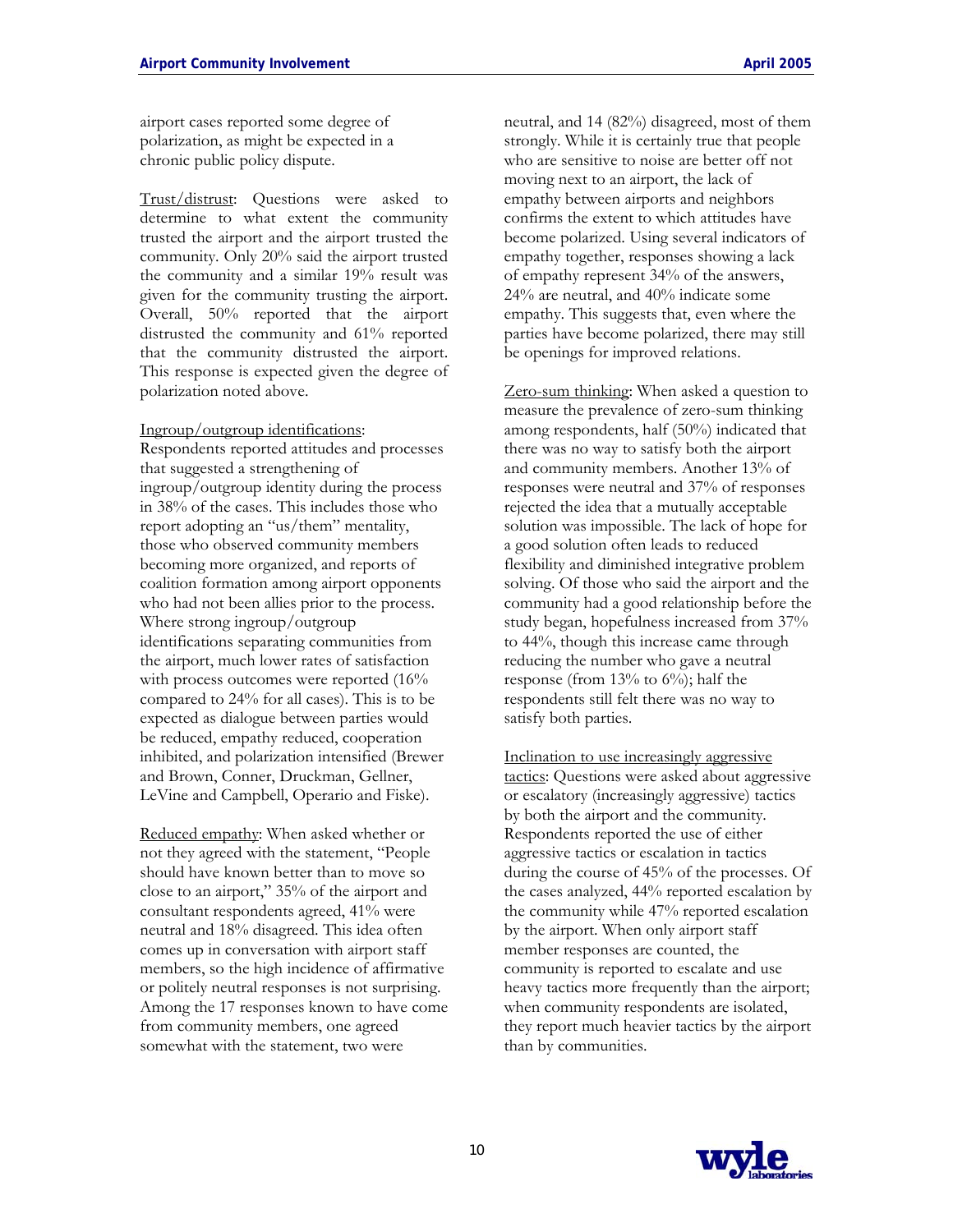## **Implications of Survey Results**

The survey results reported here confirm the first two key points noted earlier. Airports and communities speak past one another about values, norms and roles. And, once conflict elements such as polarization, mistrust, reduced empathy, zero-sum thinking and escalatory responses are active, opportunities for improving the relationship and reaching a mutually satisfying solution are significantly reduced.

These data, while they may be biased by the self-selection of the respondents, cover a range of situations and give a variety of viewpoints. These diverse responses suggest a generally poor record sprinkled with some encouraging signs. On the negative side, one respondent reported that, "There was very little effort on the part of the airport to really deal with the community issues. The airport's outreach amounted to providing information that supported the airport's position that the new runway was absolutely essential and that there were no effective alternative options." On the other hand, some of the case studies reported satisfactory outcomes, many of the airport staff members tried to engage the community to the best of their ability, marked "us"/"them" thinking was evident in less than 40% of the cases, and even where there was an adversarial relationship between the airport and some portion of the community, 22% of the respondents reported improvement in the relationship during the processes described.

Apart from noise or environmental studies, most airport public relations efforts focus on educating the community about airport operations and providing progress updates that emphasize the great new things that are happening on the airfield and what they mean to the community economically. Very little information flows the other way, from the community to the airport, except via residents' complaints, which reflect individual concerns rather than collective attitudes.

Individual complainants are much easier to dismiss than mobilized groups of citizens.

Where there is a discussion between the contending parties, the way that each side prepares for the discussion makes a difference. Negotiation research shows that when negotiating teams spend time strategizing how to win, they become less flexible and less successful than if the team spent the time trying to understand the attitudes and positions of the other party (Druckman, 1968). If airport managers and staff members prepare for outreach by planning ways to convince the community or marginalize vocal opponents, the results may be less than satisfactory. The same is true for airport opponents who only plan how to increase their bargaining power with respect to their adversary.

If, on the other hand, airport representatives and opponents spend time trying to analyze the issues from several perspectives and understand the other side's goals, values, and beliefs, they may be better prepared to respond in a way that leads to creative solutions and a satisfactory outcome.

Because airports lack regular mechanisms for hearing groups of neighbors and concerned citizens, outreach efforts during noise or environmental studies are crucially important avenues for communities to try to influence airport policies. The community must, in effect, put all its eggs in the basket of the current study process. When that process is ineffective, a significant opportunity is lost for both the airport, which needs the goodwill of its neighbors6, and the community that has so little voice in between studies. As communities begin to demand a greater role in public policy making in all arenas, including airport practices, the tension during a study outreach effort can only increase. This increase in tension is especially likely given



<sup>6</sup> There have been cases where the FAA declined to fund an important airport project because of the degree of community resistance to it.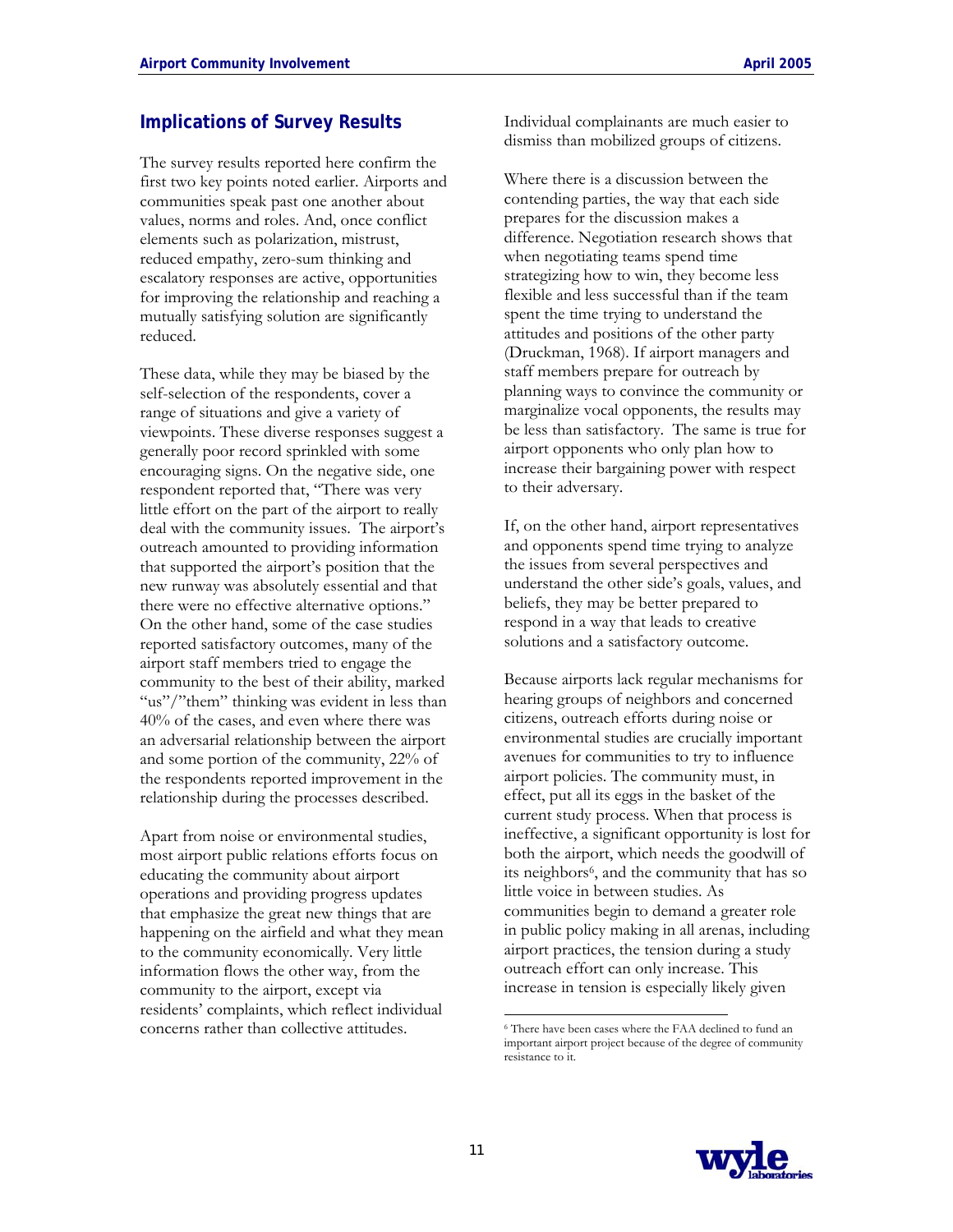that national air traffic levels are predicted to grow steadily, bringing more noise and other adverse impacts to airport neighborhoods. If airports can revise their approach to take the currently unrecognized key factors into account, they can significantly improve relationships with their surrounding communities. If they continue to carry on as they have been, with limited options for authentic participation, airport conflicts are likely to worsen.

### **Conclusions**

Over the past 40 years, airports have become more open and transparent to their surrounding communities, particularly when engaging in federally funded studies or projects that require community involvement. While much progress has been made, there is a need for both a greater commitment to genuine public participation (rather than just meeting the technical requirements of the funding grant) and a more refined use of the outreach tools available. Rather than using the same mechanisms for every situation – public open houses, ad hoc committees without decision-making power, and public hearings – airports need better information to help them decide which methods are most appropriate for their situation. Community assessment tools such as focus groups and surveys have been used, but the data is not typically analyzed using conflict frameworks that consider multiple levels and types of issues. A more thorough evaluation of the existing situation would enable airports and their consultants to craft flexible, responsive community involvement programs.

Once airports open up and engage communities in sustained and transparent dialogue, the limitations on airport power to remedy their neighbors' problems will become evident. This is not to say that airports are currently doing all they could; there is much room for improvement in their responsiveness to citizen priorities. However, after the airport has done all it can, there will

remain much work requiring political will at the regional or even federal level. Airportcommunity relations committee should include all stakeholders such as regulatory agencies, local governments, regional publics and political representatives, some of whom do not currently participate in airport public participation efforts. Most airports want better outreach systems and there is every indication that improved designs for community involvement programs would enjoy widening acceptance over time.

Addressing problems between airports and communities will require changes in the attitudes and practices by both airports and the communities that host them. Actions can be taken independently but, ultimately, they must be woven together in a new set of processes for shared communication and cooperation.

To improve the effectiveness of community involvement efforts, three key goals must be met. First there is a need to recognize and address the challenge of different values and lack of normative consensus between the airport and the surrounding community. Second, there must be a de-escalation of existing conflicts and installation of mechanisms that will minimize polarization and its destructive effects. Third, structural problems in the nexus between airport and community must be recognized and long-term solutions crafted through cooperative efforts of all affected parties – airports, neighbors, regulatory agencies, local governments, regional publics and regional political systems.

As part of this, airport neighbors could become better educated about the realities of who controls what in airport operations, and who wields the power necessary to make changes. This would enable them to act more effectively to drive change. All parties to the dispute should have representatives at the table when decisions are being made. Such a program might require that the FAA send representatives (they often do, but not

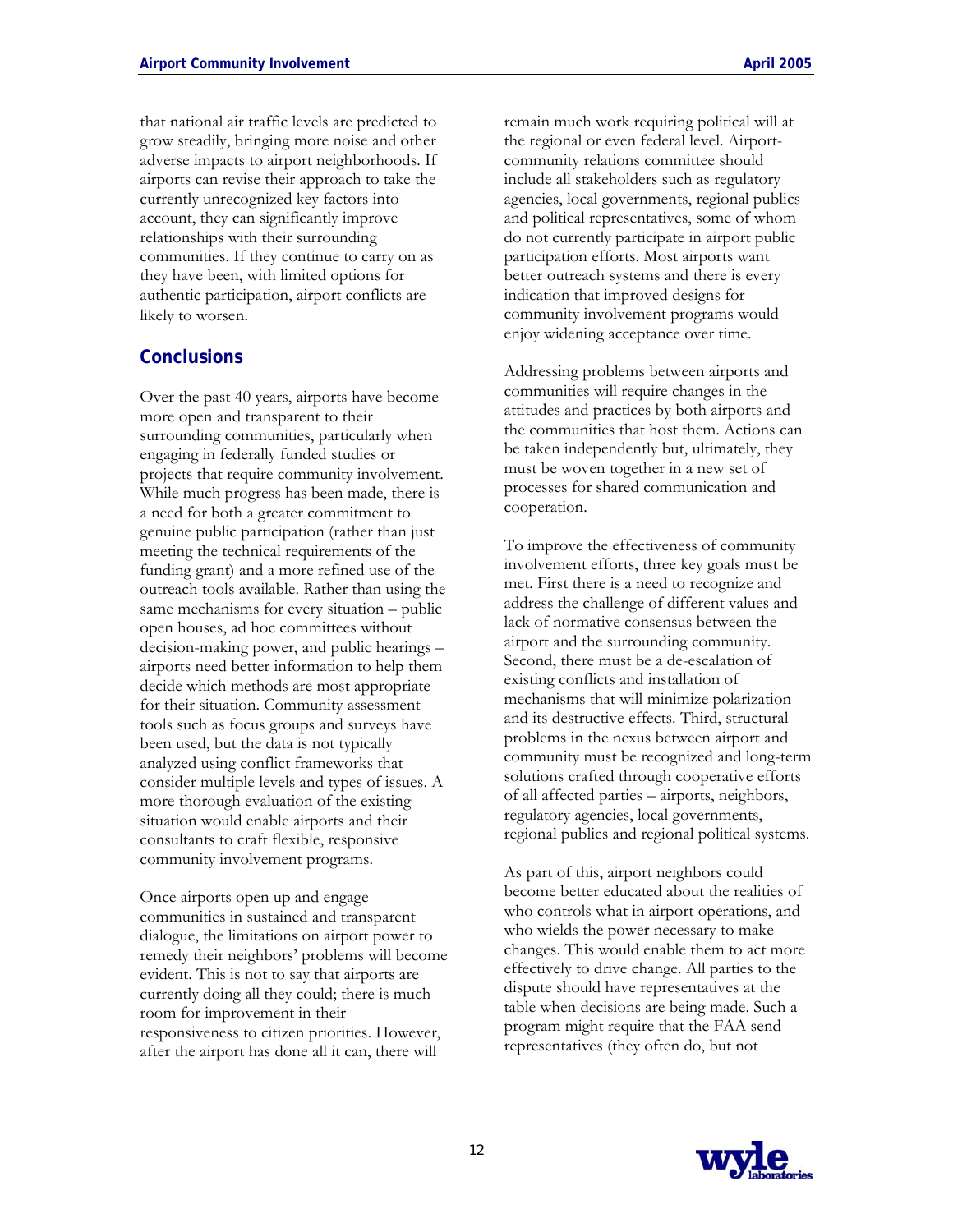always), that local governments and businesses participate, and that those who represent the larger regional interests take responsibility for the sacrifices of those living closest to the airport. This would increase the level of awareness in the region to the problems near the airport and, potentially, generate the political will (and resources) to help solve the problems. For example, sound insulating homes near airports has proven to be very effective at protecting occupants from adverse noise impacts, but funding is limited. If the costs could be shared by the region that benefits from the airport, perhaps more homes could be sound insulated. Even more important, zoning ordinances and planning documents should reflect the presence of airports so that homes and noise sensitive facilities are not built in areas where aircraft noise will become a problem. To address noise at the source, regional transportation plans that take quality of life into account could direct heavy air traffic away from airports with substantial residential development toward facilities with more compatible development.

### **Recommendations**

Improvement in community involvement efforts by airports can be accomplished through the following proven means:

### **Establish Standing Committees on Airport-Community Relations**

Standing Airport-Community Relations Committees should comprise diverse interest groups/individuals such as airport staff members, airline/cargo service and pilot association representatives, local planning and zoning departments, local and state elected representatives, the FAA region and air traffic control tower staff, citizen associations, business groups and individual neighborhood

residents. The few existing committees of this type that currently operate in airport communities have proven to be very effective at keeping citizen values and norms on the table when important decisions are being made. Furthermore, by bringing all stakeholders to the table, these committees begin to address the structural problems of fragmented control and inequitable distribution of the adverse impacts of airport operations. Unfortunately, most of the existing committees are neither efficient in decision-making nor calm and judicious in discussion. However, they exist now and they do produce measurably better results.

### **Implement Permanent, Ongoing Outreach Punctuated by Increased Activity During a Growth Project or Noise Study**

When public outreach only occurs during a proposed project or defined study, opportunities are lost to lay a foundation of good communication prior to the time when controversial decisions must be made. The survey results showed that one predictor of a satisfactory study outcome was a good relationship between an airport and the community before the process started. Therefore a firm airport commitment to ongoing outreach is strongly recommended. Formal continuing outreach programs provide community members far better opportunities to learn about airports and establish positive relationships with airport officials, and also for both to anticipate issues that will likely arise as growth occurs and communicate proactively before issues become controversial. When growth projects are proposed or noise studies are undertaken, the existence of ongoing outreach mechanisms and processes will greatly reduce the level of controversy and opposition to the proposed project or noise study recommendations.